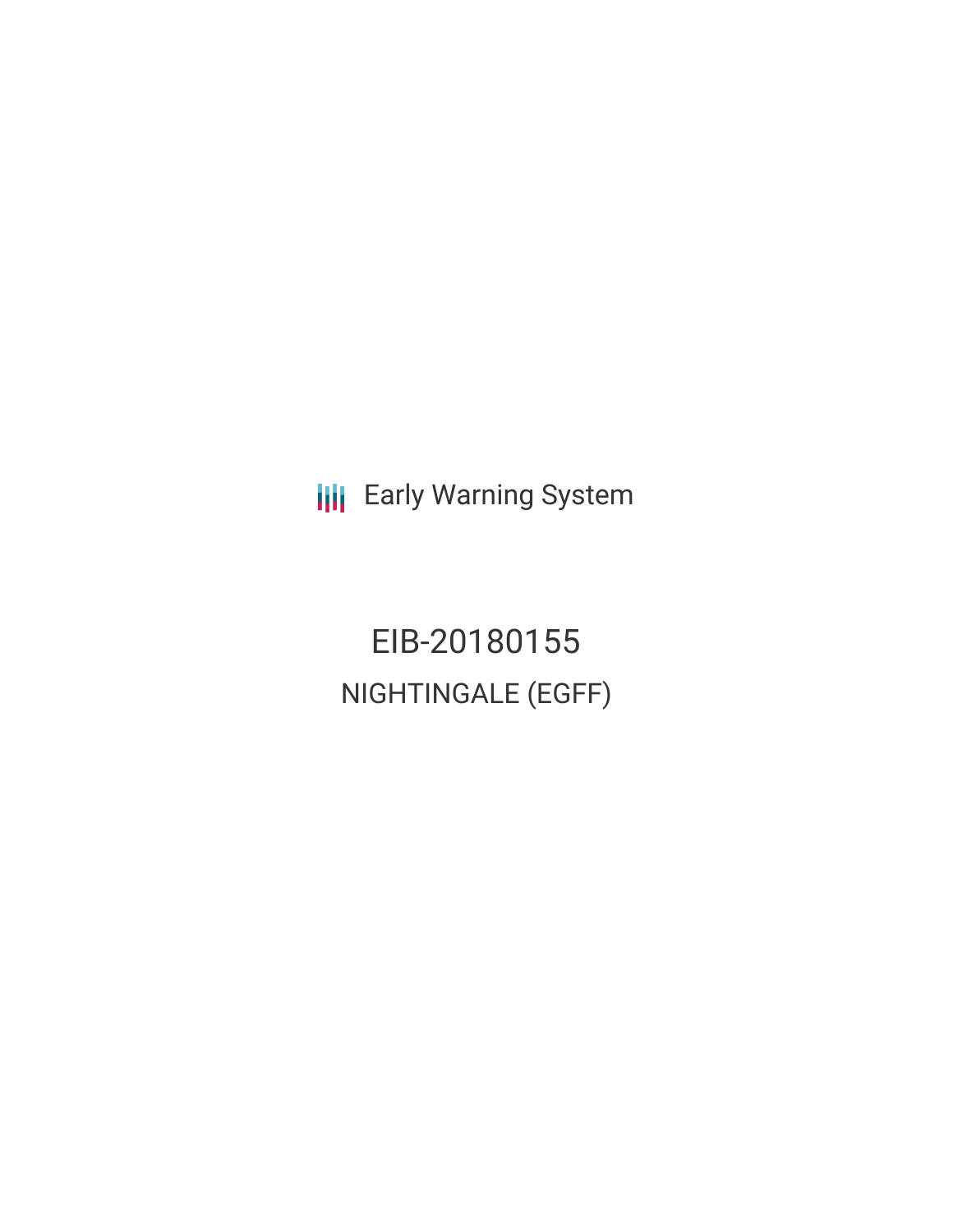| <b>Countries</b>               | Finland                        |
|--------------------------------|--------------------------------|
| <b>Financial Institutions</b>  | European Investment Bank (EIB) |
| <b>Status</b>                  | Proposed                       |
| <b>Bank Risk Rating</b>        | U                              |
| <b>Borrower</b>                | NIGHTINGALE HEALTH OY          |
| <b>Sectors</b>                 | <b>Education and Health</b>    |
| Investment Type(s)             | Loan                           |
| <b>Investment Amount (USD)</b> | \$23.38 million                |
| <b>Project Cost (USD)</b>      | \$64.30 million                |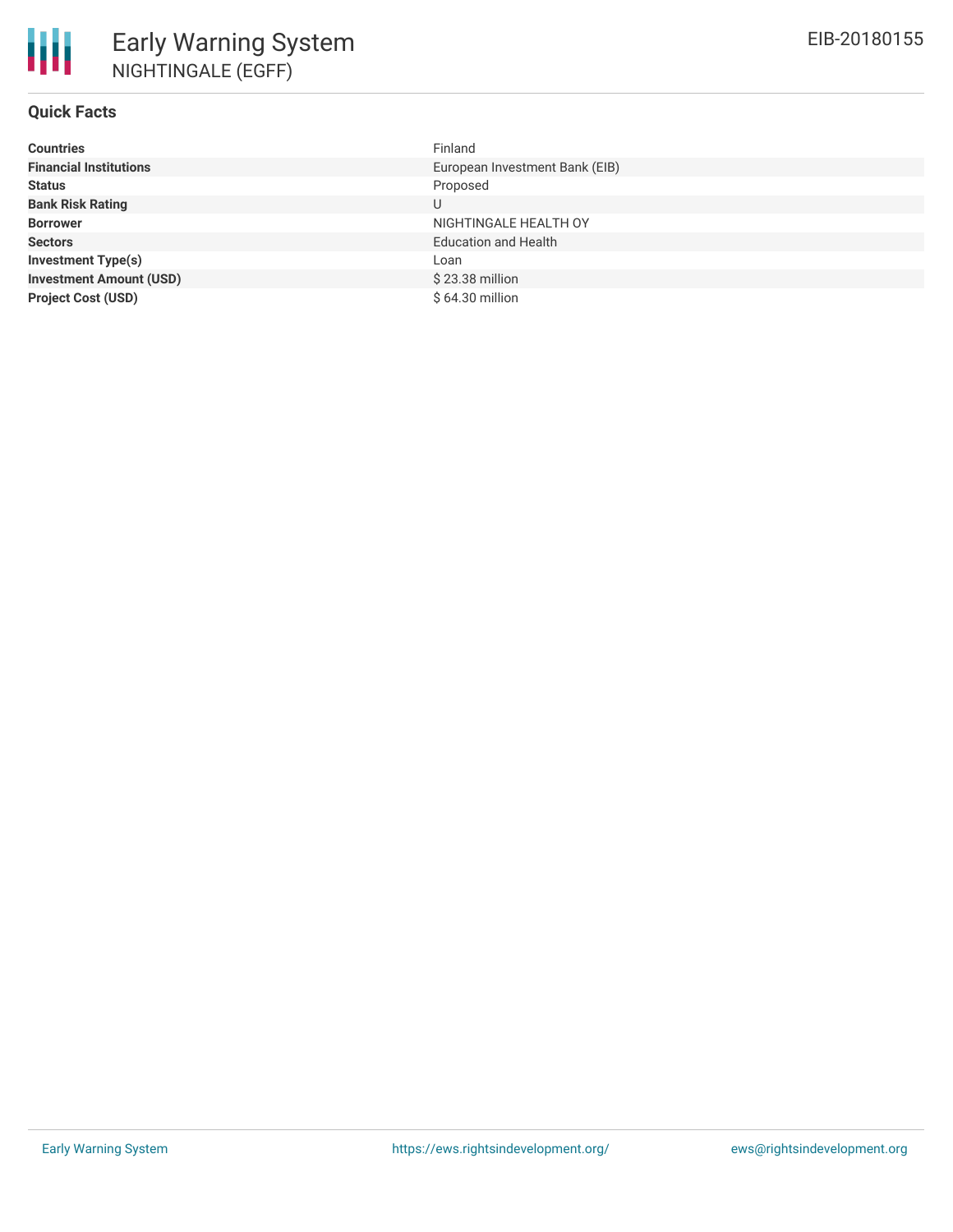

## **Project Description**

The project concerns investments in research and development (R&D;) and related capital expenditure activities in the field of blood analysis, to provide solutions for chronic disease detection and prevention.

The proposed transaction will support further development of the promoter's blood analysis platform, enable to generate scientific evidence of clinical utility of the promoter's risk prediction panel and support achieving reimbursement in Europe.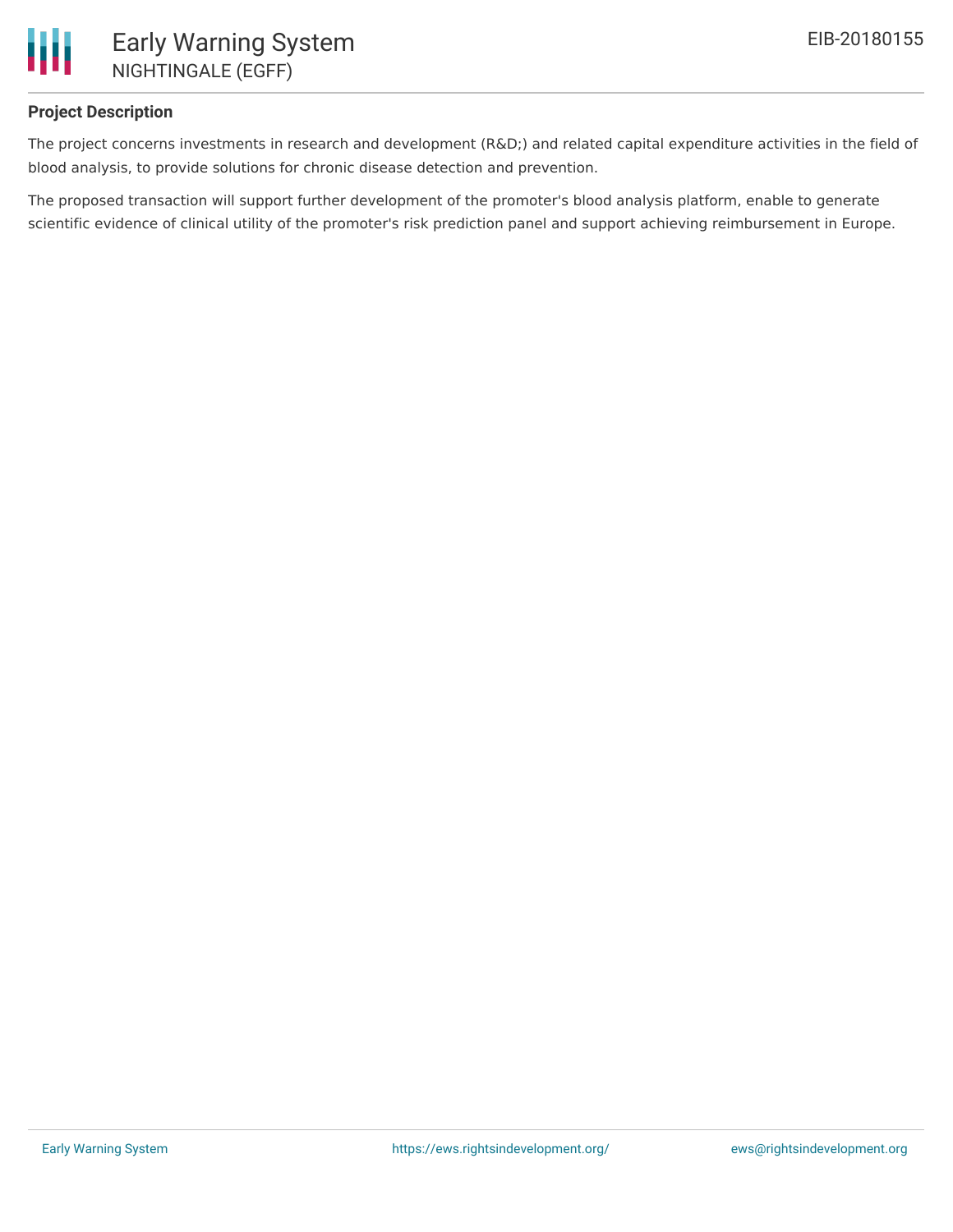

#### **Investment Description**

European Investment Bank (EIB)

The promoter is a private company not operating in the utilities sector and which does not have the status of a contracting authority. Thus, it is not covered by EU Directives on procurement. However, the promoter's procurement procedures are expected to be in line with EIB guidelines for private sector projects. The Bank's services will verify details during the project due diligence.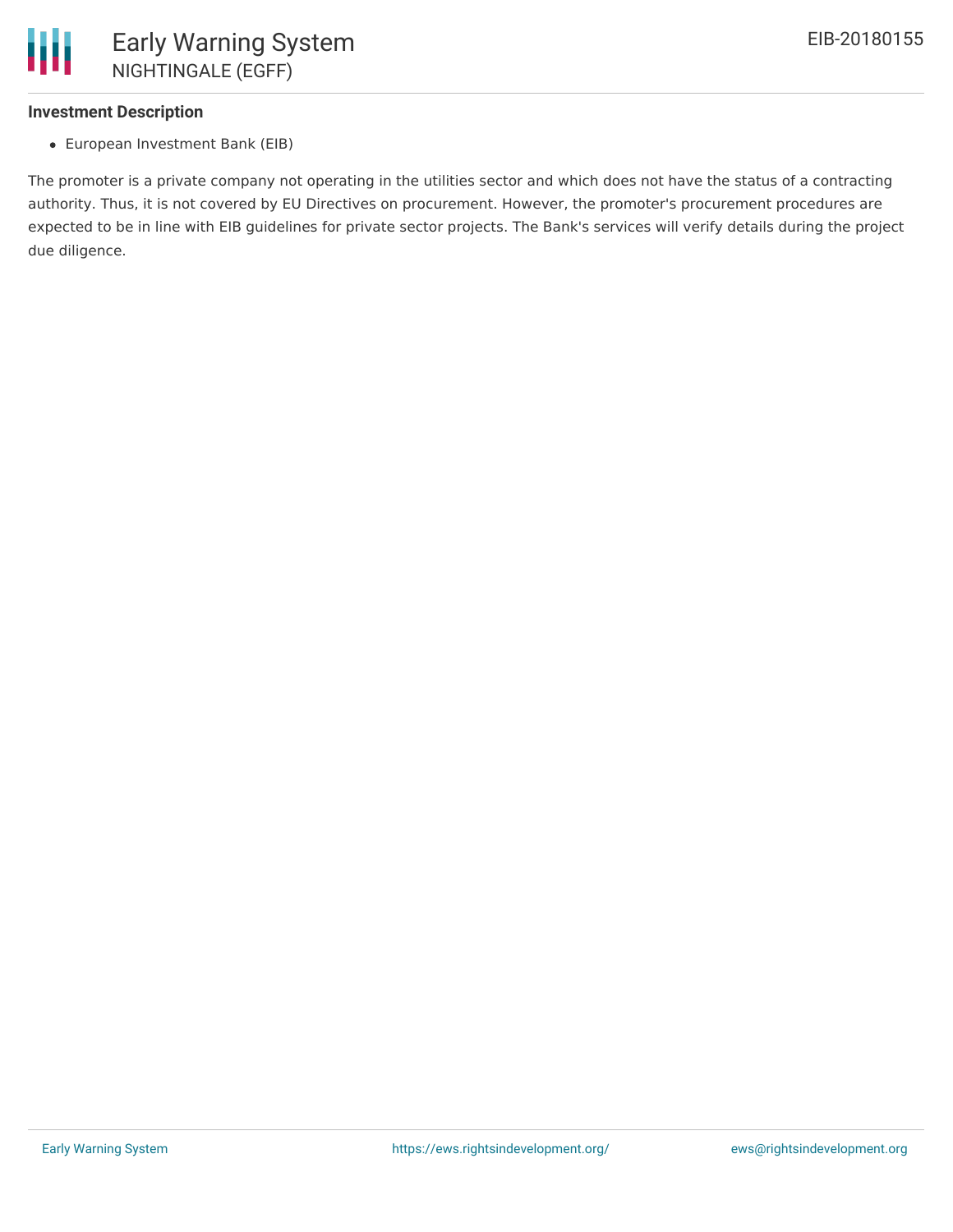

# Early Warning System NIGHTINGALE (EGFF)

| <b>Private Actor 1</b> | <b>Private Actor</b><br>Role | <b>Private Actor</b><br>  Sector | <b>Relation</b>          | <b>Private Actor 2</b>  | <b>Private Actor</b><br>2 Role | <b>Private Actor</b><br>2 Sector |  |
|------------------------|------------------------------|----------------------------------|--------------------------|-------------------------|--------------------------------|----------------------------------|--|
| $\sim$                 |                              |                                  | $\overline{\phantom{a}}$ | Nightingale Health Care | Client                         | $\sim$                           |  |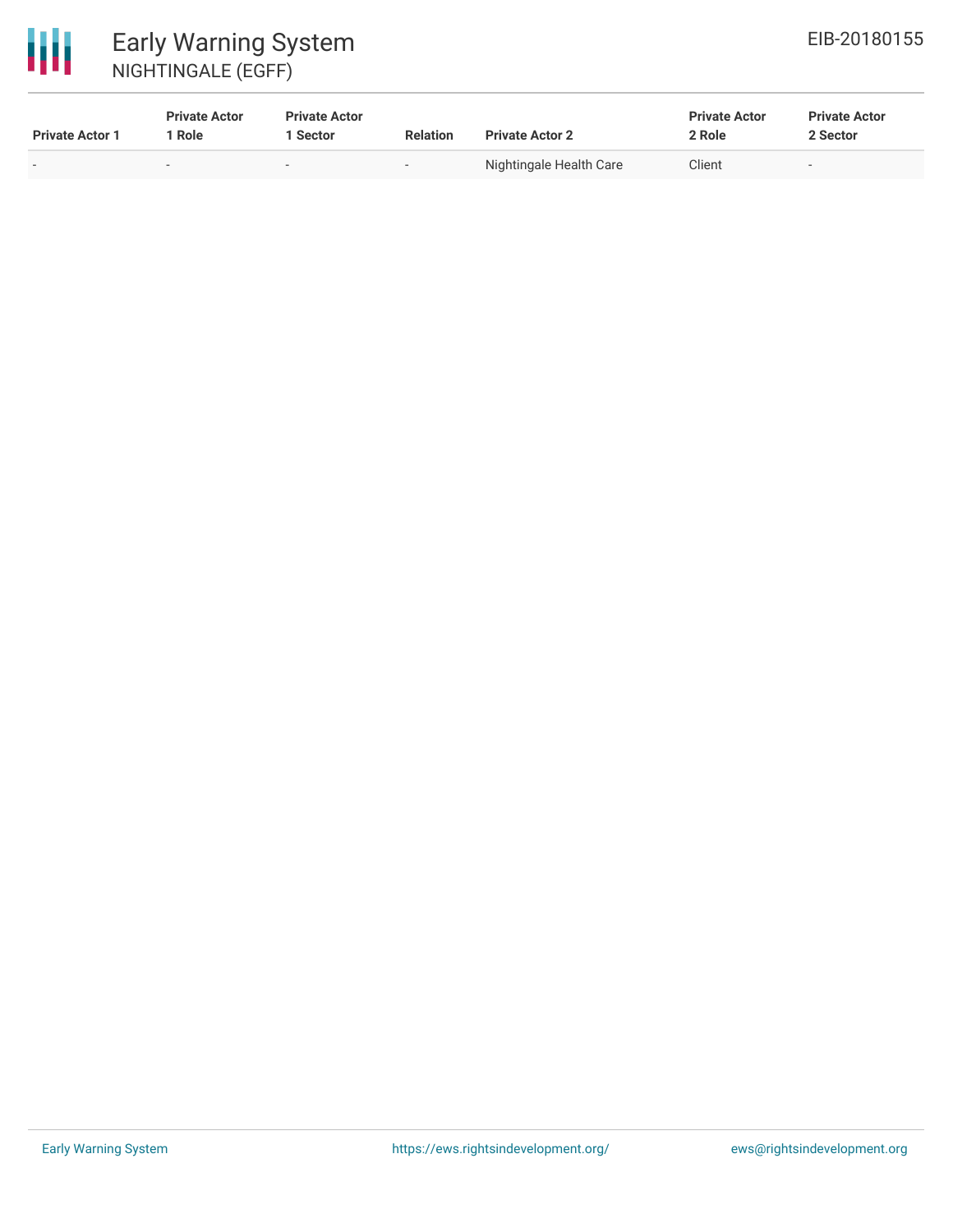### **Contact Information**

\*There is no further information disclosed at this stage of the project\*

#### ACCOUNTABILITY MECHANISM OF EIB

The EIB Complaints Mechanism is designed to facilitate and handle complaints against the EIB by individuals, organizations or corporations affected by EIB activities. When exercising the right to lodge a complaint against the EIB, any member of the public has access to a two-tier procedure, one internal - the Complaints Mechanism Office - and one external - the European Ombudsman. A complaint can be lodged via a written communication addressed to the Secretary-General of the EIB, via email to the dedicated email address complaints@eib.org, by completing the online complaint form available at the following address: http://www.eib.org/complaints/form, via fax or delivered directly to the EIB Complaints Mechanism Division, any EIB local representation office or any EIB staff. For further details, check:

http://www.eib.org/attachments/strategies/complaints\_mechanism\_policy\_en.pdf

When dissatisfied with a complaint to the EIB Complaints Mechanism, citizens can then turn towards the European Ombudsman. A memorandum of Understanding has been signed between the EIB and the European Ombudsman establishes that citizens (even outside of the EU if the Ombudsman finds their complaint justified) can turn towards the Ombudsman on issues related to 'maladministration' by the EIB. Note that before going to the Ombudsman, an attempt must be made to resolve the case by contacting the EIB. In addition, the complaint must be made within two years of the date when the facts on which your complaint is based became known to you. You can write to the Ombudsman in any of the languages of the European Union. Additional details, including filing requirements and complaint forms, are available at: http://www.ombudsman.europa.eu/atyourservice/interactiveguide.faces